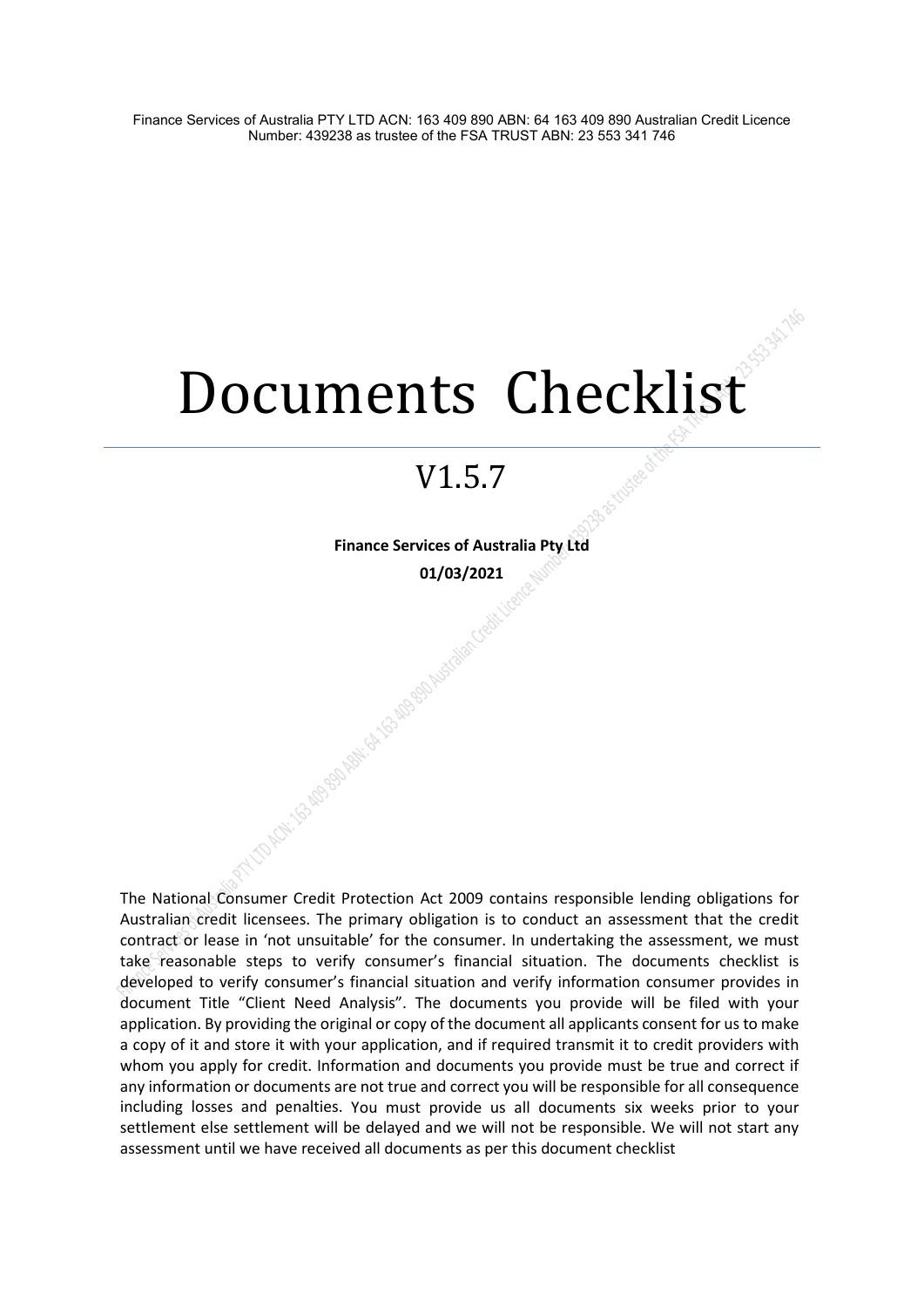# **Identity Verification**

In order to verify your identity Please provide all of the following original documents for all applicants.

Current Australian Drivers Licence; **AND**

Medicare Card; **AND**

Current Australian Passport; OR Current Foreign Passport AND proof of permanent resident visa;

# **Income Verification**

In order to verify your income Please provide the following original documents for all applicants.

# **PAYG Salary (including full time, part time, casual)**

For salary account last 3 months bank statement, all transactions since last statement issue date printed to PDF from internet banking and last 90 days transactions exported to CSV file;

 $\Box$  Copy of the two (2) most recent consecutive payslips;

#### **AND one of the following**

 $\Box$  Current Financial year Tax Print of income statements printed from mygov portal;

 $\Box$  Signed and dated letter of salary/employment on employer letterhead stating gross annual base income, role, length and basis of employment

Most recent Tax return and ATO notice of assessment;

#### **Bonuses**

 $\Box$  Payslips showing bonus received in current and last financial year;

#### **Self-employed borrowers**

Copy of last two (2) years tax returns – personal and business; **AND**

Accompanying ATO notices for last two (2) years tax returns; **AND**

Copy of last two (2) years financials (i.e. profit and loss and balance sheet); **AND**

From ATO Portal all lodged Business Activity statements (BAS) for current financial year up to

#### most recent quarter; **AND**

Where business is being carried out in a company or company is acting as trustee full current ASIC extract; **AND**

Where business is being carried in a trust, full copy of the trust deed is required; **AND**

Recent ATO portal statement of **Income Tax Account** and **Integrated Client account**; **AND**

**Three months business account statement AND** 

 $\lll$  For all business liabilities last 3 months statement AND loan contract for all loans.

#### **Rental Income**

- | An executed current lease agreement; OR
- $\Box$  Rental statement from the Real Estate Agent managing the property; OR

 $\Box$  A rental appraisal letter from reputed Real Estate Agency accepted only if property is currently vacant; OR

 $\Box$  A current bank account statement that shows direct credits identifiable as the rental income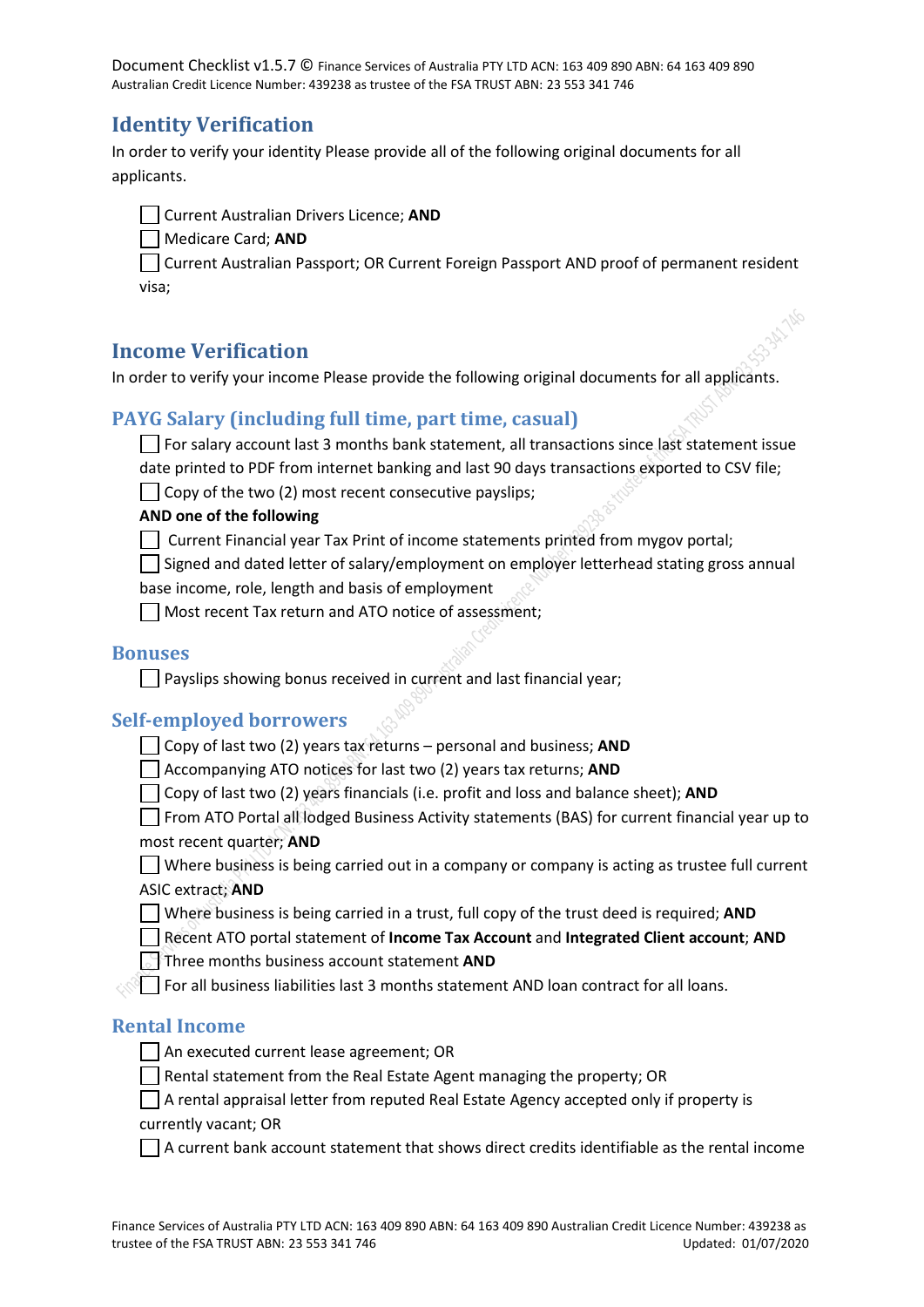#### **Government Allowance**

A current Centrelink statement showing name of customer, frequency and amount; **AND**  $\Box$  A current bank account statement showing direct credits identifiable as income stated;

# **Genuine Savings/ Equity**

#### **Owner Occupied**

Minimum 5% genuine savings for all new owner occupied loan applications where the LVR is greater than 85% and can comprise either of the following:

 $\Box$  Copy of last 3 months bank statements (in borrowers name) showing transactional history, preferably 6 months bank statements;

 $\Box$  Term deposits (in borrower's name) held for 3 months or more;

**Proof of accelerated loan repayments over the last 3 months in place of savings (existing** savings plus the value of excess repayments must be equal to or greater than the minimum savings required);

 $\Box$  Shares – documents evidencing ownership for a period of at least 3 months;

Rates notice and loan statement (if applicable) if equity in other real estate is being utilised;

Letter from a real estate agent currently renting from, Letter should specify date started

renting, rent amount and confirm good conduct; AND Copy of Lease and Rental Ledger;

#### **Investment Loans**

Minimum 10% of the purchase price as genuine savings or equity in other real estate for all investment loan proposals where the loan purpose is for purchase or construction, and LVR > 85%

Rates notice and loan statement (if applicable) if equity in other real estate is being utilised;  $\Box$  Copy of last 3 months bank statements (in borrowers name) showing transactional history, preferably 6 months bank statements;

#### **Verification of Assets**

Important: online statements must include client's name and account number.

 $\Box$  For all accounts held in name of all applicants last three months bank statement, all transactions since last statement issue date printed to PDF and last 90 days transactions exported to CSV file;

Copy of most recent Rates Notice for all real property security;

 $\mathbb{R}$  Recent superannuation statement;

 $\Box$  Copy of current home and contents insurance for all real property security;

 $\Box$  Signed statutory declaration confirming non-repayable gift from Donor and ALL Applicants, acceptable at pre-approval stage only, at full approval all funds need to be held in account;

## **Existing loan / DEBT / EXPENDITURE DETAILS**

Important: ALL statements must cover consecutive months and the latest statement must not be more than 1 months old. Statements must include the borrowers name and account number.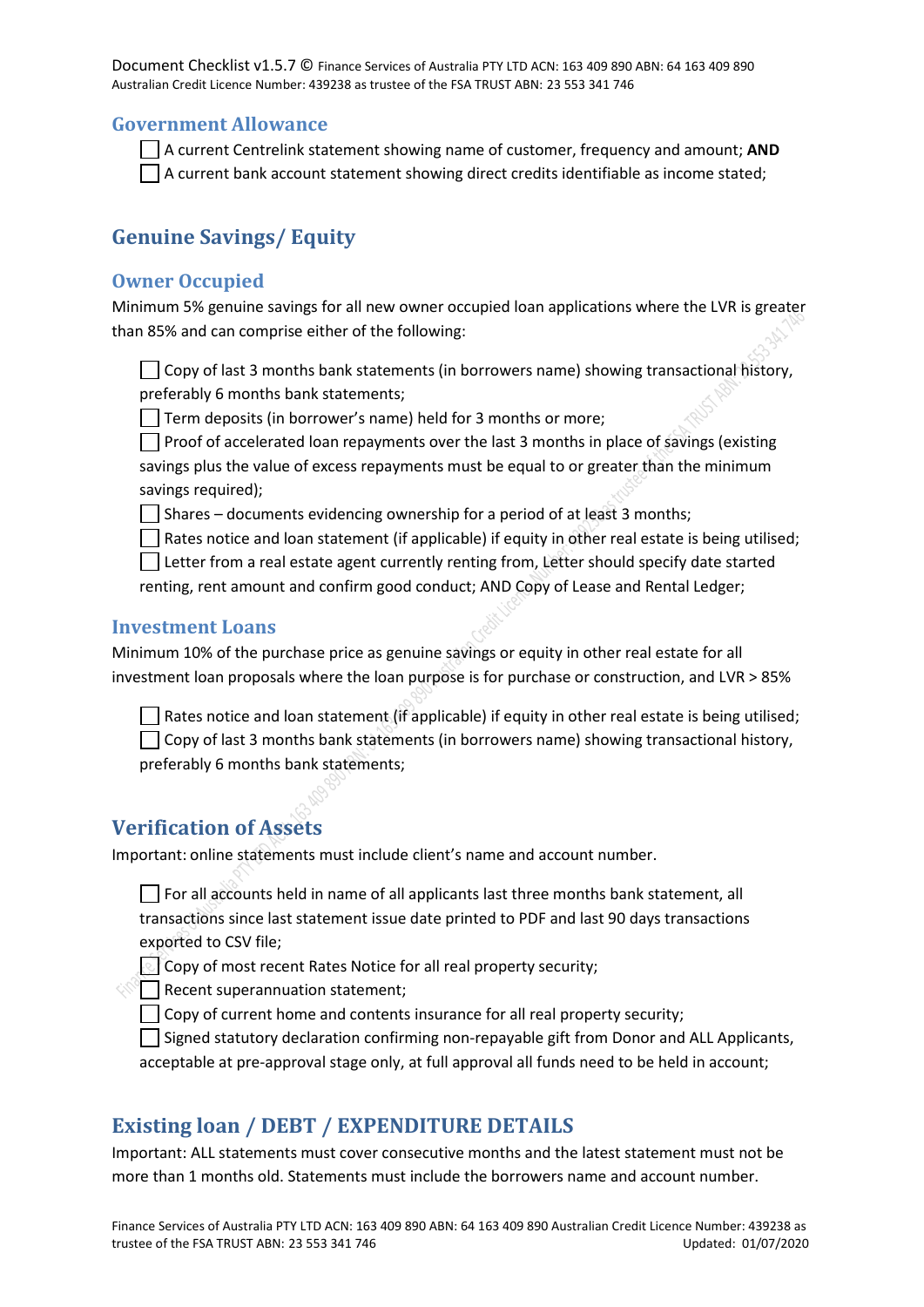#### **For ALL existing liabilities ( All Loans, Credit Cards, ATO, Centrelink, HECS/HELP)**

For ALL liabilities last six months' bank statement, all transactions since last statement issue date printed to PDF and last 90 days transactions exported to CSV file;

For ATO debt provide ATO portal statement of **Income Tax Account** and **Integrated Client account**;

For HECS/HELP debt provide HECS/HELP statement from ATO portal;

 $\Box$  For Centrelink debt provide deduction statement from centrelink;

#### **Ongoing Rental Expense**

Please provide one of the following to confirm rental expenses

Copy of lease agreement; OR

 $\Box$  Letter from real estate agent confirming rent payments; OR

Three-month bank statement showing rental payments; OR

 $\vert \ \vert$  Copy of Rental ledger;

#### **Ongoing Rent free accommodation**

Statutory declaration from Parents or relatives confirming rent free accommodation; **AND**  $\Box$  Statutory declaration from applicant confirming rent free accommodation;

#### **Purchases**

 $\Box$  Full copy of Contract of Sale with purchasers name, purchase price and property address – signed and dated by all vendors, if contract is signed under Power of attorney copy of registered power of attorney is required; Contract should include registered title details and registered Deposited plan; **AND**

If vendor or purchaser is a corporation, full ASIC extract of corporation is required **AND**

Evidence of funds to complete (Document as per verification of assets section); **AND**

Official Receipt from appropriate authority for all deposits paid; **AND**

Certificate of currency for building insurance required before settlement; **AND**

Copy of Proposed Transfer; **AND**

 $\Box$  If any dealings are noted on Certificate of Land title unregistered or registered appropriate

instruments to remove these dealing must be provided at least two weeks before settlement; **AND**

Unencumbered Certificate of Land title required at settlement; **AND**

 $\vert \ \vert$  Final occupation certificate required for newly established properties;

# **Refinances**

Current Rates Notices; **AND**

 $\Box$  Six-month Home loan statement and all transactions since last statement issue date printed to PDF; **AND**

Certificate of currency for building insurance required before settlement; **AND**

 $\Box$  Certificate of Land title required at settlement;